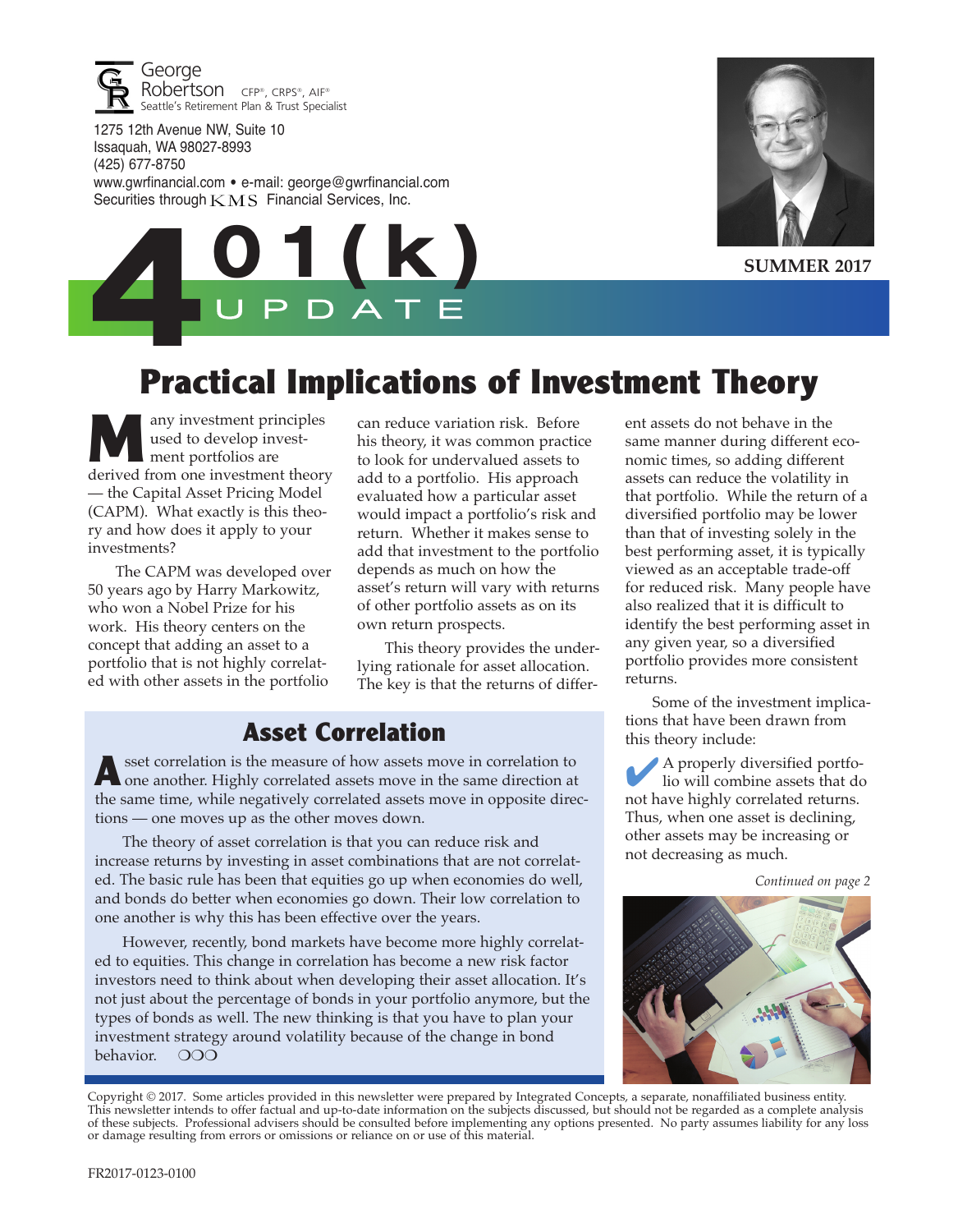#### **Investment Theory**

**Rather than focusing on each** investment's risk, investors should consider their portfolio's overall risk.

4Including a small percentage of a volatile investment may not increase a portfolio's overall risk, provided that investment's returns do not vary closely with other assets' returns in the portfolio.

When small portions of stocks<br>are added to an all-bond portfolio, risk initially decreases, even though stocks are more volatile than bonds. Thus, an all-bond portfolio is not the lowest risk portfolio.

4Investors should consider how varying percentages of different asset classes will affect their portfolio's risk and return before deciding on an asset allocation.

#### **Managing Your Portfolio**

Consider this investment process to incorporate this theory:

4**Determine your risk/return preferences.** You should assess the potential downside as well as upside for various investments to get a feel for how much risk you can tolerate.

4**Decide on an asset allocation mix.** Your asset allocation strategy represents your personal decisions about how much of your portfolio should be allocated to various investment categories. After considering your risk tolerance, time horizon for investing, and return needs, you can form a target asset allocation mix. Within broad investment categories, make allocation decisions for each category. Not only will each individual's allocation strategy differ, but your strategy will vary over time.

4**Select individual investments.** Investigate a wide range of options, but make sure you understand the basics of each, examining the risk types as well as their histor-

# *Continued from page 1* **Rebalance Your Portfolio**

**T** here is a relatively underused and simple technique to raise your long-term portfolio performance and reduce your risk at the same time. It's called rebalancing, and it's something every investor can and should do.

First, to rebalance you need to have more than one investment in your portfolio. Second, you need to determine the right mix of those investments for your objectives.

For example, an aggressive investor with a long time horizon might invest 80% of his/her portfolio in stocks, 15% in bonds, and 5% in cash. On the other hand, a conservative investor might hold 30% in stocks, 60% in bonds, and 10% in cash.

The purpose of rebalancing is to restore an investor's portfolio to the structure that fits his/her objectives. Here's how you do it: you sell off a portion of any asset class that has increased beyond its target percentage and reinvest the sale proceeds in more of the asset classes that have shrunk below their target percentage. The calculation is simple: multiply the new market value of your portfolio by your target mix percentages and compare them to the values in your account.

Aside from maintaining the level of investment risk that's right for you, rebalancing has two additional benefits. First, it forces you to lock in your gains, which many investors fail to do. Second,

ical rates of return. Your selections should fit in with your overall asset allocation.

4**Rebalance periodically.** Over time, your asset allocation will stray from your desired allocation

rebalancing can add as much as one-half percent or more to your long-term investment returns. That may not sound like much; but over 20 years, it could mean thousands of dollars more in your portfolio.

A good rule of thumb for rebalancing is once a year. But depending on market performance, it could be more or less often than that. The best advice is to check your portfolio several times a year and rebalance whenever there have been significant changes in the weighting of its constituent parts.

This is just an overview of rebalancing. It can apply not only to asset classes, but to sub-asset classes as well. For example, your asset allocation strategy may call for specific exposure to large- and small-cap stocks, or U.S. and foreign stocks, while your bond portfolio may include Treasury, investment-grade corporate, and/or high-yield bonds. Changes in their weighting may suggest you rebalance among these, too. There's also the question of which particular stocks or bonds you sell or buy.

Finally, there's always the chance that changes in your portfolio may coincide with changes in your objectives — you may actually need to be taking more or less risk than in the past. Whether and when to rebalance is just one of many considerations that are important to maintaining your investment portfolio. OOO

due to varying rates of return on your investments. See the article "Rebalance Your Portfolio" for more details. OOO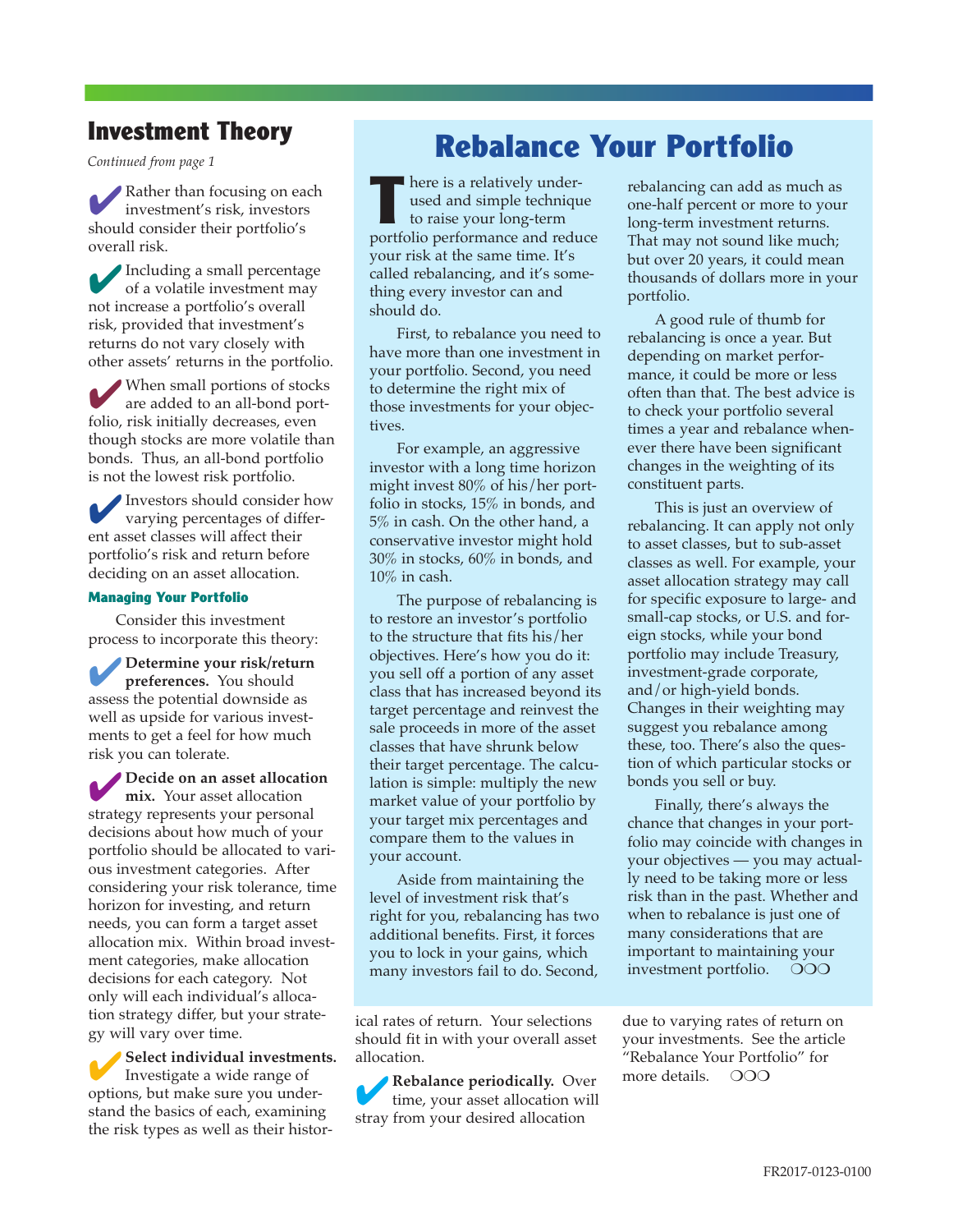#### **Taking the Plunge: When Should You Retire?**

**Most people know instinctively that deciding when to retire is one of the most** tively that deciding when important life decisions they'll ever make. What most people don't know, however, is how to actually make that decision.

The traditional retirement age is 65. But some people want to retire early, say at age 55. Others look at how much they'll get from Social Security — benefits begin at age 62, but the longer you delay, the more it pays out. Then there's the matter of your retirement portfolio — with many retirement portfolios lower than they were a few years ago, many people are wondering if they might have to put off retiring far longer than they had expected.

The most important question to answer is: how many years can you afford the lifestyle you want in retirement? The worst thing that can happen is that you run out of money in retirement. The best idea is to work with a qualified financial advisor to answer this question. But to give you an idea of what's involved in making that decision, here's a summary of the main considerations:

**What is your lifestyle going to cost in retirement?** This is the most basic parameter to determine. Is your house paid off? Are you going to travel and entertain frequently? Do you want to own two homes, one in a warmer climate for the winter and a cooler one in the summer? What will the cost of living be in each of those places? What kind of uncovered medical expenses do you expect? Start by putting together an annual household budget for all of your expenses.

**What sources of income will you have?** Will it be only Social Security, or will it include other regular payments from a pension, consulting or self-employment, rental income, royalties, etc.?

**How much do you have accumulated and what annual income can you generate from it?** Sources of retirement savings often include IRAs, 401(k) plans, and taxable accounts.

**Will your income cover your expenses?** If so, you *might* be able to retire at the age you project. However, if the rate at which you withdraw money from your retirement portfolio is too high, you run the risk of depleting those resources before you die, which will likely result in making some very uncomfortable adjustments to your lifestyle.

If you determine that your income won't cover your expenses, there are three solutions:

4Delay retiring while you add to your personal savings and increase the amount you can collect from Social Security.

4Change the investment mix in your portfolio to potentially increase your rate of return.

Aim for a less-expensive retirement lifestyle.

A thorough financial plan runs through all of these calculations and aims at a realistic answer to the question of when you should retire, based on all the details of your finances and the level of risk that's appropriate for you.  $\circ$  OOO



# **Catch-Up Options for Those 50 and Older**

**O**nce you hit your 50th birthday, most people are well on their way to retirement. They've saved. They've invested. They've made smart choices.

What happens, though, when you've done all those things, yet retiring in the near future still seems like an impossibility? Don't worry, you're not alone. In fact, there are special provisions in place that are dedicated just for individuals like you who are trying to play catch-up.

Here are a couple of scenarios in which you can contribute in excess of the limits that apply to others younger than you.

First, let's look at IRAs. Most people can contribute \$5,500 or 100% of compensation; but if you're playing catch-up and are over 50 (by the end of the year), you can put in an additional \$1,000 dollars. Not a huge additional amount, but it does make a difference.

If you're over 50 (or will be by the end of the year) and are enrolled in an employersponsored plan, you can also put your retirement savings into overdrive in excess of your younger coworkers. If you have a 401(k), 403(b), or a 457 plan where you're able to defer \$18,000, you can bump that up another \$6,000, which can make a huge difference.

So, being over 50 does have its advantages. If you're still playing catch-up at this age with your retirement, there is still plenty of time to get back on track. OOO